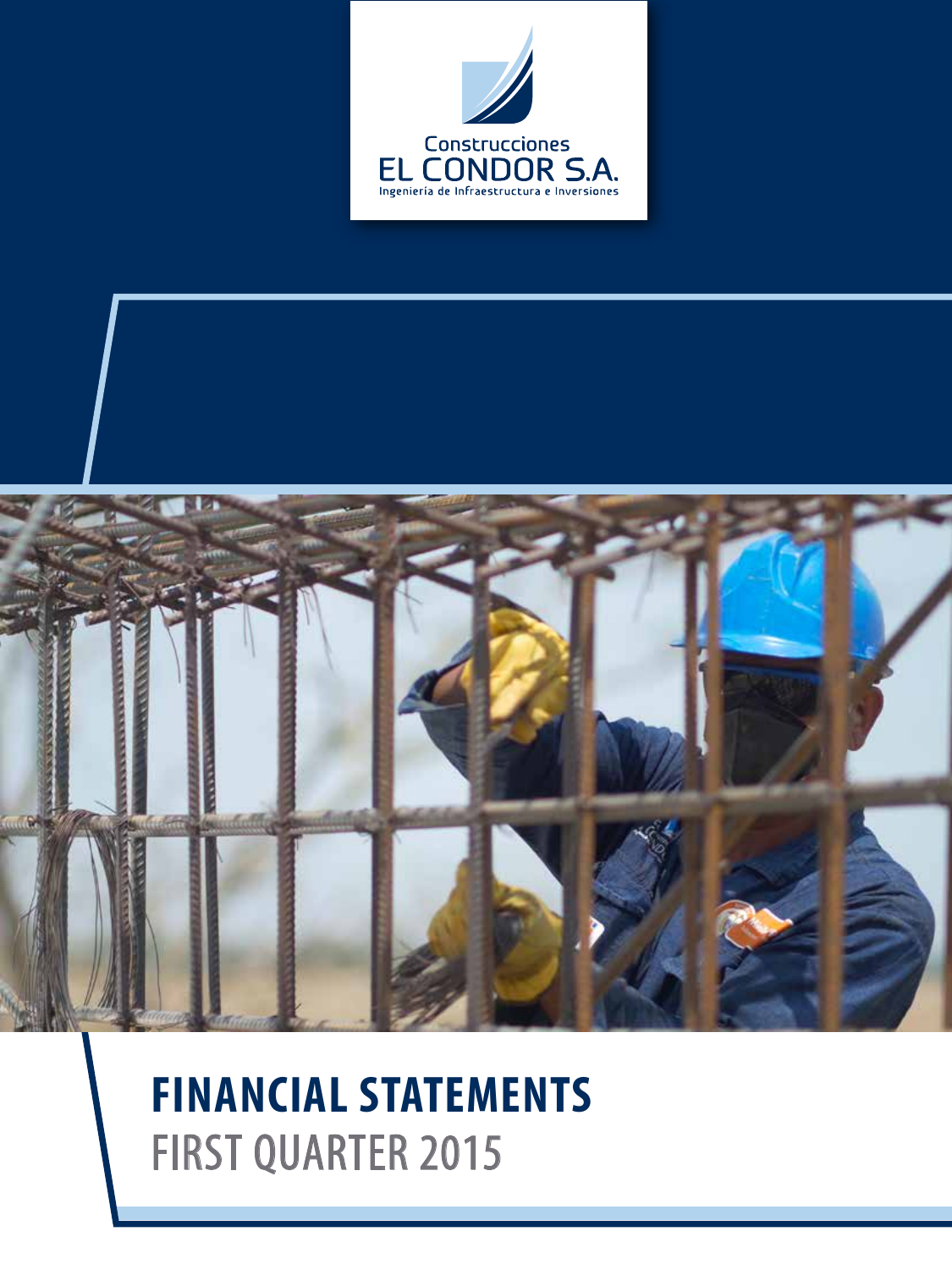

### STATEMENT OF FINANCIAL POSITION

**ASSETS** Cash and cash equivalents Investments Accounts receivable Inventories Other assets Non - current assets held for sale **CURRENT ASSETS Investments**  Accounts receivable Property plant and equipment Investment property Other assets Deferred tax assets **NON - CURRENT ASSETS TOTAL ASSETS** 40.508.239 11.566.213 289.195.319 30.919.565 7.712.105 2.843.443  **382.744.884** 287.080.324 204.118.863 259.080.589 1.396.393 6.523.341 30.175.574  **788.375.084 1.171.119.968** 49.522.507 2.769.297 312.183.511 32.385.481 4.981.886 2.843.443  **404.686.125** 328.668.453 288.819.207 256.380.074 1.396.393 8.277.596 30.175.574  **913.717.297 1.318.403.422 2015 2014** (Amounts in thousands of pesos) and at March 31 At March 31 At December 31 At December 31

#### **LIABILITIES**

| <b>TOTAL LIABILITIES</b>           | 631.889.512 | 507.220.194 |
|------------------------------------|-------------|-------------|
| <b>NON - CURRENT LIABILITIES</b>   | 249.114.988 | 223.998.961 |
| Deferred income taxes              | 65.871.703  | 65.871.703  |
| Pre-payments and advances received | 27.195.361  | 32.526.464  |
| Accounts payable                   | 5.425.297   | 5.425.297   |
| Commercial financing companies     | 75.874.135  | 78.427.007  |
| <b>Financial obligations</b>       | 74.748.492  | 41.748.490  |
| <b>CURRENT LIABILITIES</b>         | 382.774.524 | 283.221.233 |
| Income received in advance         | 516.386     | $\Omega$    |
| Pre-payments and advances received | 50.173.392  | 12.235.598  |
| Other liabilities and provisions   | 20.382.870  | 32.069.194  |
| Labor obligations                  | 2.054.395   | 3.149.110   |
| Current taxes                      | 18.138.746  | 494.057     |
| Accounts payable                   | 89.163.216  | 63.051.718  |
| Suppliers                          | 11.497.104  | 3.917.818   |
| Commercial financing companies     | 12.519.445  | 13.808.364  |
| <b>Financial obligations</b>       | 178.328.970 | 154.495.374 |

| <b>EQUITY</b>                 |               |               |
|-------------------------------|---------------|---------------|
| Social capital                | 15.701.606    | 15.701.606    |
| Premium in share placement    | 159.711.695   | 159.711.695   |
| Results of the period         | 19.342.097    | 55.005.586    |
| Other comprehensive income    | 15.187.868    | $-13.027.866$ |
| Retained profits              | 476.570.644   | 446.508.754   |
| <b>TOTAL EQUITY</b>           | 686.513.911   | 663.899.774   |
| <b>LIABILITIES AND EQUITY</b> | 1.318.403.422 | 1.171.119.968 |

℩ ANA MARÍA JAILLIER CORREA Legal Representative C.C. 42.895.563

See attached certification

Anal Gonzobez V ANA ISABEL GONZÁLEZ VAHOS Accountant T.P. 47345-T See attached certification

 $\omega$ we Dun  $\Lambda$ 

FRANCISCO JAVIER ARIAS MARÍN Statutory Auditor (Crowe Horwath) T.P. 154.406-T See attached certification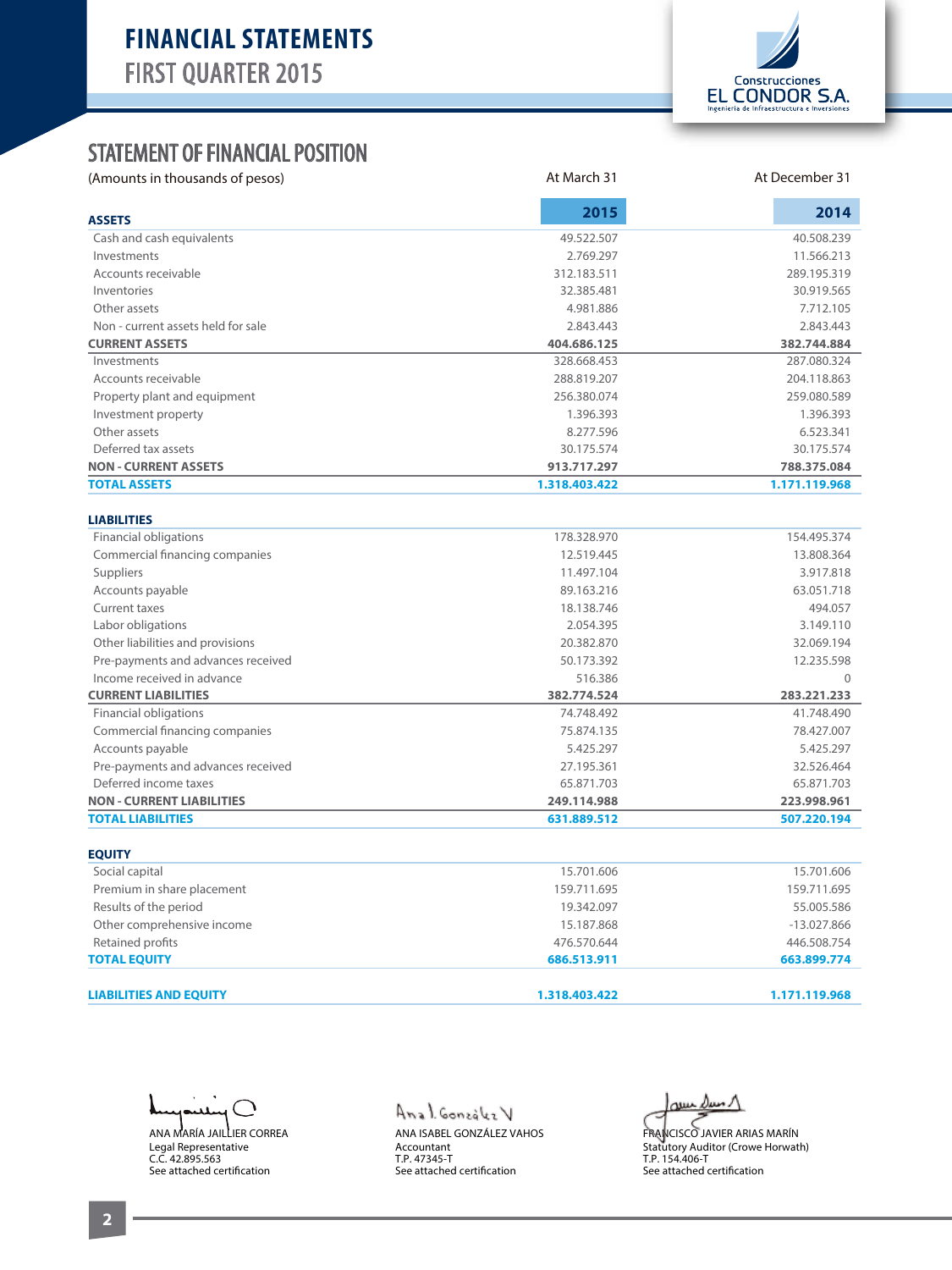

At March 31

## STATEMENT OF RESULTS

(Amounts in thousands of pesos, except profits per share)

|                                    | 2015         | 2014         |
|------------------------------------|--------------|--------------|
| <b>OPERATING REVENUES</b>          |              |              |
| Sale of property                   | 3.028.564    | 1.192.961    |
| Provision of services              | 84.146.732   | 85.499.983   |
| Rental income                      | 88.592       | 79.098       |
| <b>TOTAL OPERATING REVENUES</b>    | 87.263.888   | 86.772.042   |
| <b>OPERATING COSTS</b>             | (73.672.726) | (66.808.174) |
| <b>GROSS PROFIT</b>                | 13.591.162   | 19.963.868   |
| Administration expenses            | (4.044.984)  | (3.580.551)  |
| Dividend income                    | 16.517.835   | 11.415.223   |
| Net income method of participation | 402.631      | (8.447.654)  |
| <b>OPERATING PROFIT</b>            | 26.466.644   | 19.350.886   |
| Interest income                    | 170.874      | 1.301.622    |
| Non-operating income               | 1.417.309    | 1.165.294    |
| Interest expenses                  | (5.755.049)  | (2.323.005)  |
| Non-operating expenses             | (924.114)    | (1.808.205)  |
| <b>INCOME BEFORE TAXES</b>         | 21.375.663   | 17.686.592   |
| Provision for income tax           | (1.495.270)  | (3.709.287)  |
| Provision for CREE tax             | (538.297)    | (1.335.343)  |
| <b>NET INCOME</b>                  | 19.342.097   | 12.641.961   |
| Net profit per share               | 33,68        | 22,01        |

ANA MARÍA JAILLIER CORREA Legal Representative C.C. 42.895.563 See attached certication

Anal González V ANA ISABEL GONZÁLEZ VAHOS Accountant T.P. 47345-T<br>See attached certification

au Dun 1

FRANCISCO JAVIER ARIAS MARÍN Statutory Auditor (Crowe Horwath) T.P. 154.406-T<br>See attached certification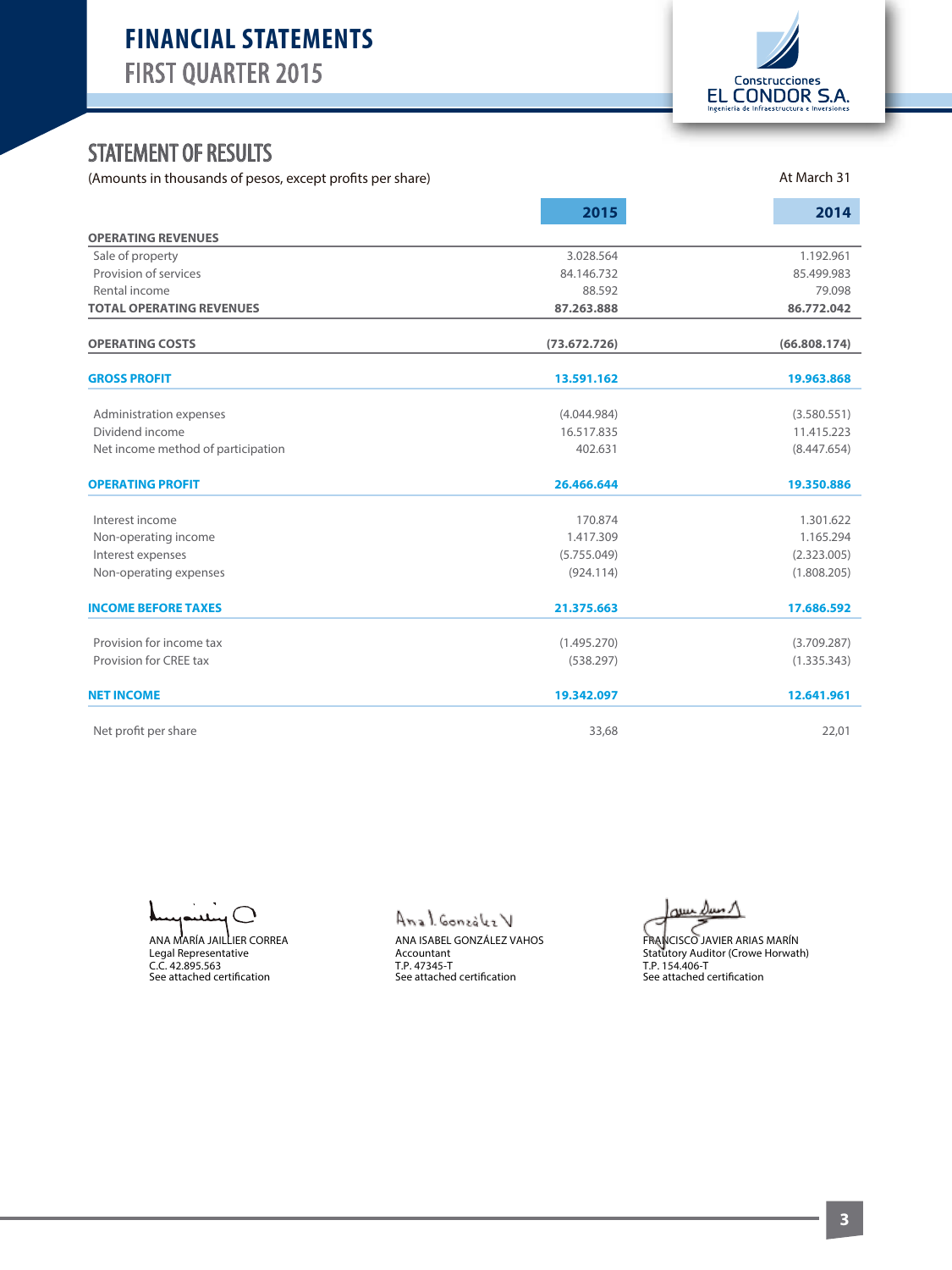

## OTHER COMPREHENSIVE INCOME STATEMENT

(Amounts in thousands of pesos) and the set of person of person and the set of person and the March 31

|                                                                                 | 2015        | 2014        |
|---------------------------------------------------------------------------------|-------------|-------------|
| OTHER COMPREHENSIVE INCOME BEFORE INCOME                                        | 19.342.097  | 12.641.961  |
| <b>OTHER COMPREHENSIVE INCOME</b>                                               |             |             |
| Loss (gain) on foreign currency translation difference of foreign<br>investment | (237.914)   | (85.356)    |
| Loss (gain) on valuation of controlled                                          | (1.883.448) | 230.118     |
| Gain (loss) investments at fair value                                           | 30.337.097  | (4.134.119) |
| <b>OTHER COMPREHENSIVE INCOME</b>                                               | 28.215.735  | (3.989.358) |
| <b>TOTAL COMPREHENSIVE INCOME</b>                                               | 47.557.831  | 8.652.603   |

 $\bigcap$  $\mathbf{A}$ 

ANA MARÍA JAILLIER CORREA Legal Representative<br>C.C. 42.895.563<br>See attached certification

Anal González V ANA ISABEL GONZÁLEZ VAHOS Accountant T.P. 47345-T<br>See attached certification

ruu

FRANCISCO JAVIER ARIAS MARÍN Statutory Auditor (Crowe Horwath)<br>T.P. 154.406-T<br>See attached certification